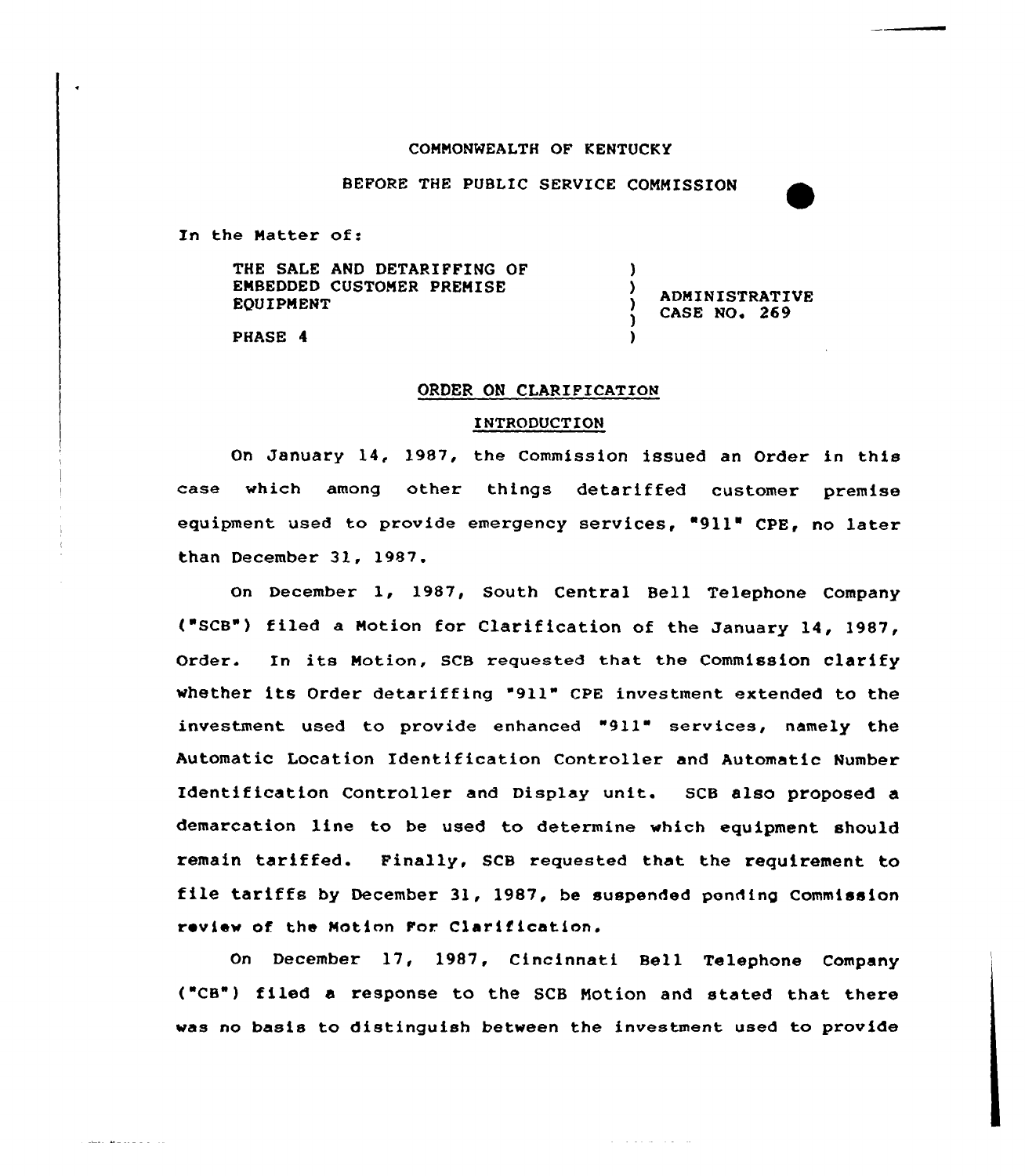"911" and enhanced "911" service. Its response further stated that to accept the demarcation line proposed by SCB would result in undue hardship on CB because it had made certain business decisions based on the January 14, 1987, Order and had entered into contracts with various parties for the sale of equipment. Also, the tariffs submitted to the Commission since January 14, 1987, have not included the costs associated with "911" CPE.

On December 30, 1987, the Commission issued an Order granting the SCB request for a suspension of the tariff filing date and an informal conference was held on February 3, 1988, to discuss the concerns of SCB and CR.

#### DISCUSSION

At the time the Commission issued its Order on January 14, 1987, the need to make a distinction between basic "911" and enhanced "911" services was not evident due to the virtual nonexistence of enhanced service offerings; therefore, the Commission did not make specific reference to the two types of services. However, the Commission's intent was generic. This conclusion was reinforced during the informal conference when SCB said that there are other suppliers of the equipment which SCB sought to leave under tariff by its proposed demarcation line. Under these circumstances SCB is not a monopoly supplier and, therefore, it is clear that the equipment in question should be detariffed.

Finally, SCB stated at the informal conference, that at the time it filed its Notion, it was concerned about maintaining the security of its data base. SCB assumed that the end-user wou1d

 $-2-$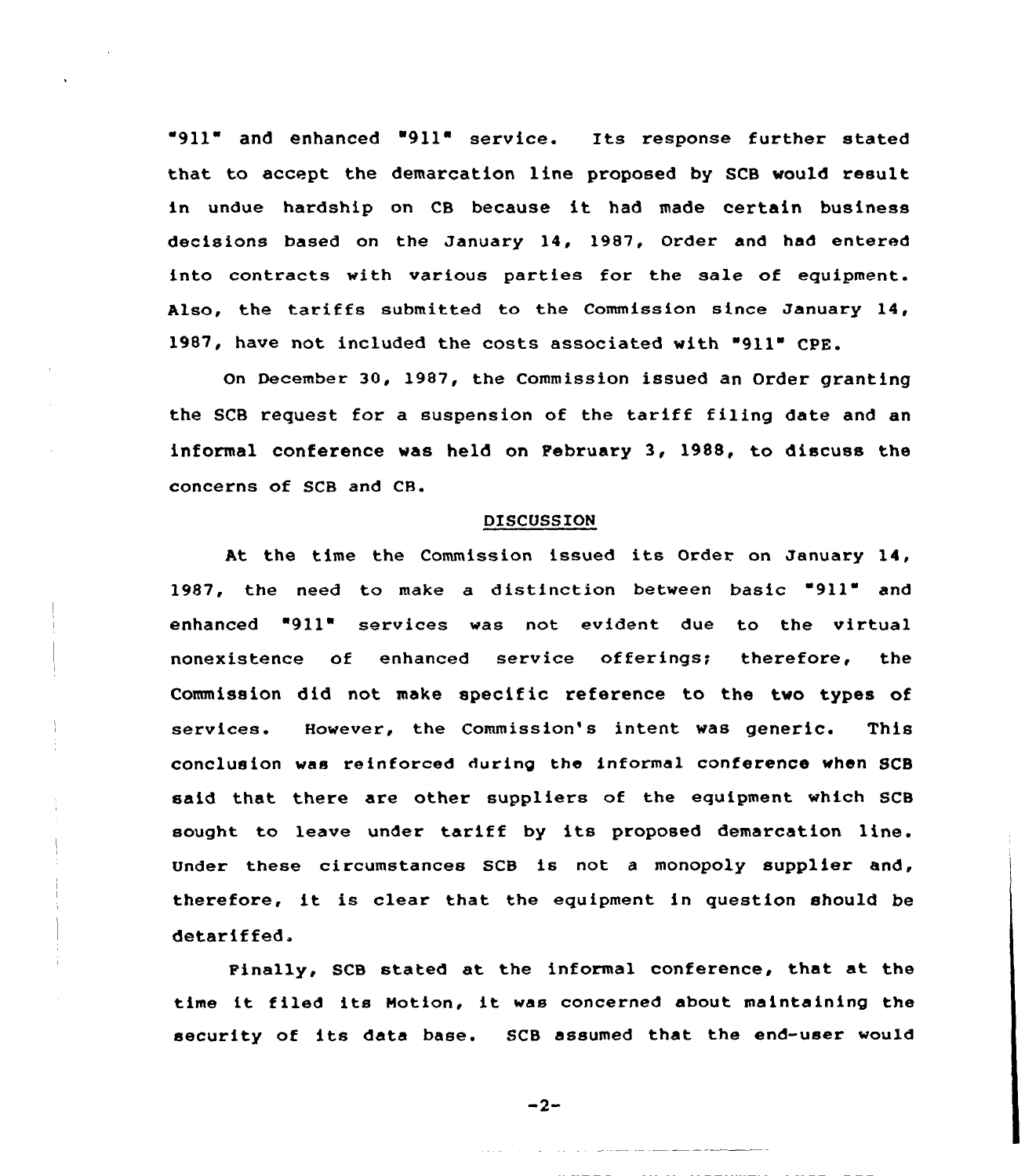have the capability to access the data base if the controllers and display unit were not company provided. This does not appear to be the case because "911" is e dedicated service and access mey be denied through the establishment of protocols by the company.

# FINDINGS AND ORDERS

The Commission, having considered the evidence of record and being advised, is of the opinion that:

1. The January 14, 1987, Order issued in this case detariffed all 911" CPE located on the end-user's side of the network interface.

2. All LECs should file revised tariffs within 30 days of the date of this Order to delete all "911" CPE on the end-user's side of the network interface from regulated service offerings and to permit unbundled "911" data base access.

IT IS THEREFORE ORDERED that:

1. The Notion of South Central Bell Telephone Company, containing a request for a demarcation line for "911" CPE other than that intended in the January 14, 1987, Order be denied.

2. All LECs who have not done so shall file, within <sup>30</sup> days of the date of this Order, revised tariffs to delete ell "911" CPE on the end-user's side of the network interface from regulated service offerings end to permit unbundled "911" data base access. These tariffs shall have an effective date of January 1, 1988.

 $-3-$